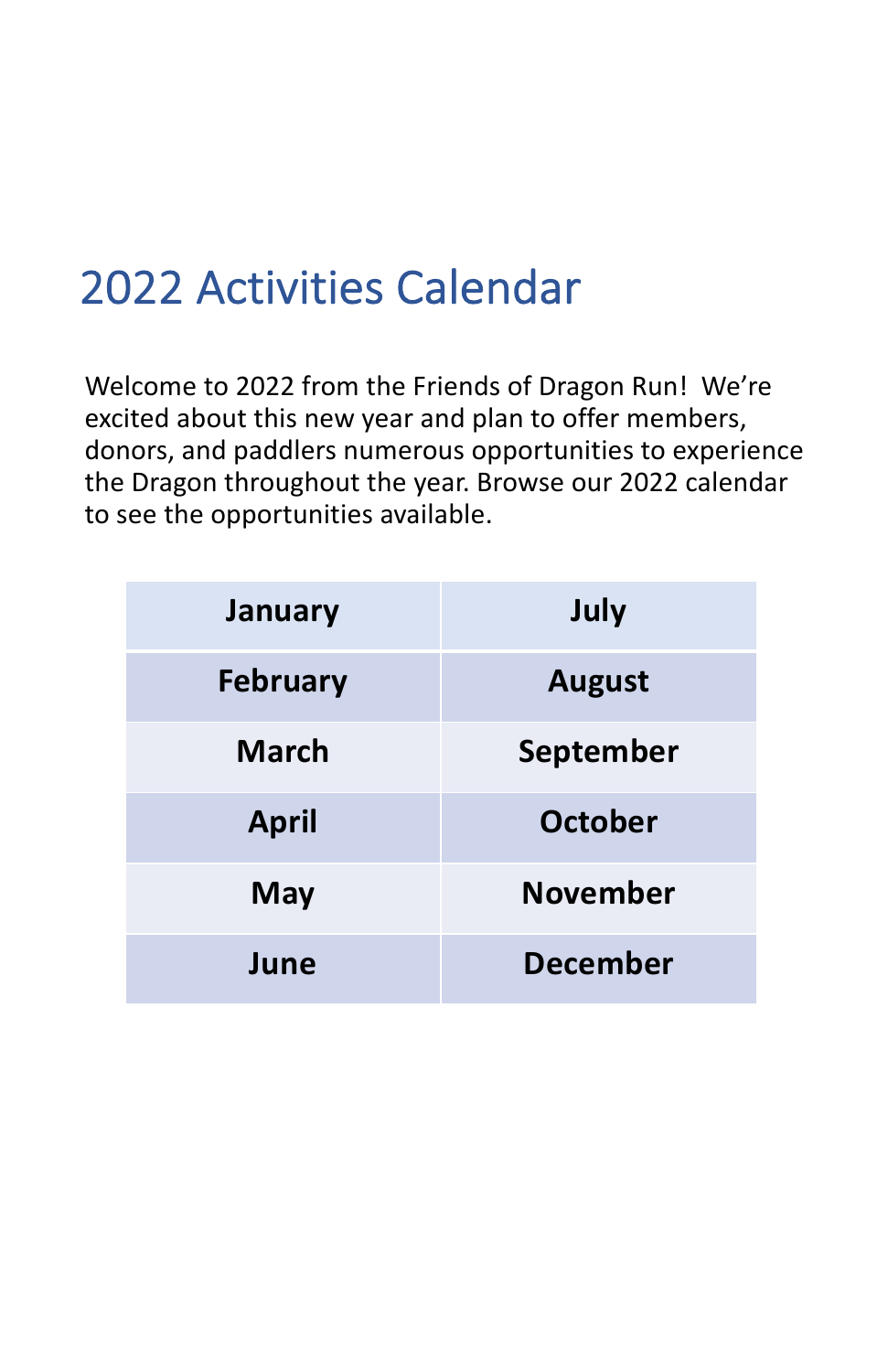# <span id="page-1-0"></span>[2022 Activities Calendar](#page-0-0)

### **January**



#### $\bf{X}$ **20** (Thursday) Newsletter Deadline

**6** (Thursday) Scouting – Trails at Big Island Complex: Big Island, Revere, Williams, Bulman (FODR Member Event)



**23** (Sunday) 1 to 3 PM - Winter Hot Chocolate and Hot Cider Walk member and family facilitated nature walk at Revere and Williams Tracts of BI Complex (For FODR Members & Guests. Registration required.)



**27** (Thursday) Map and Reset Species Signage on Dragon Lair One Trail (Mascot) of the Virginia Birding and Wildlife Trail (VB&WT) (FODR Property Monitors)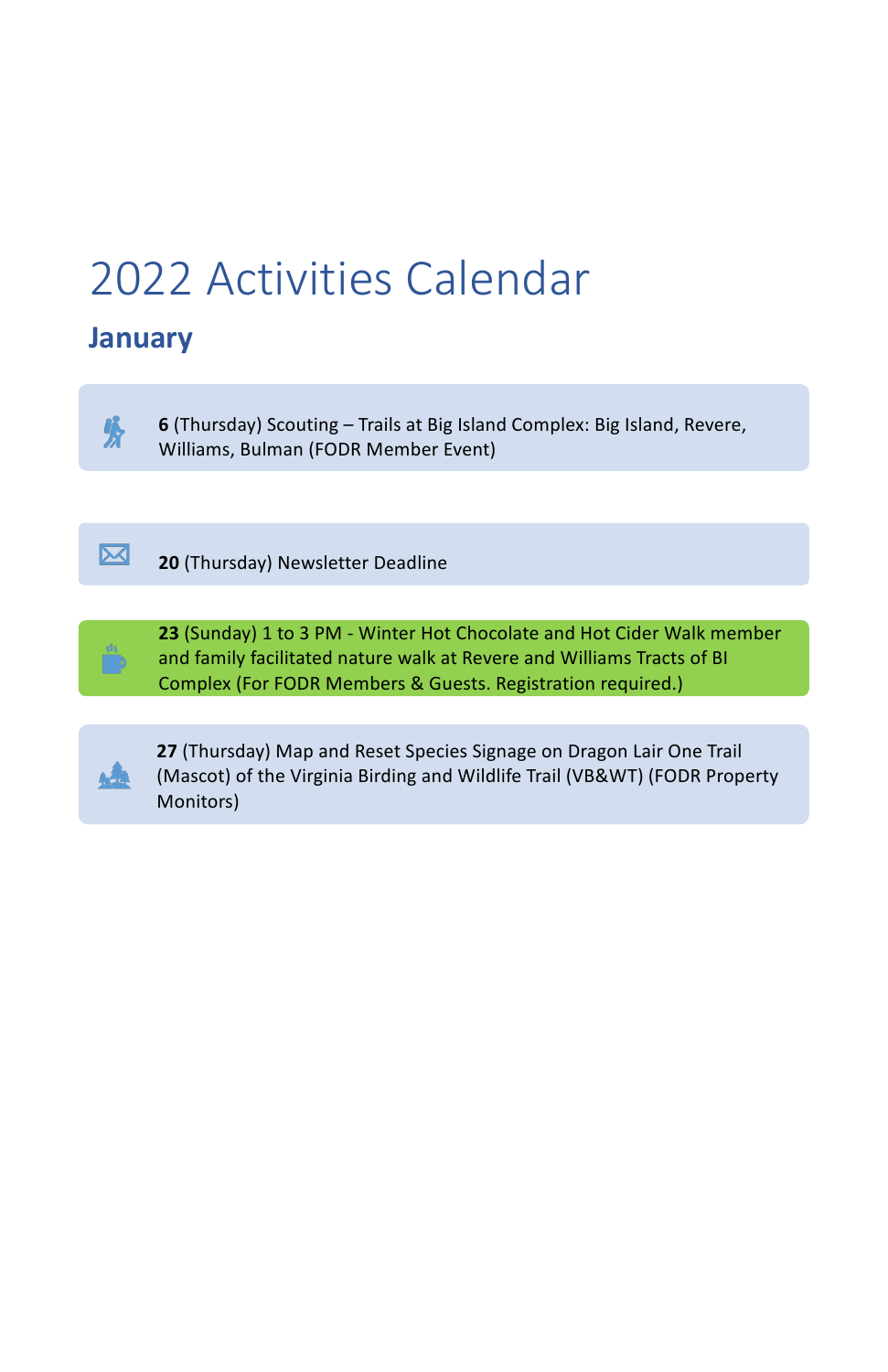### [2022 Activities Calendar](#page-0-0) **February**



**19** (Saturday) Dragon Keeper – Church View downstream toward Big Island Paddle (FODR Paddle Crew)



**10** (Thursday) Remove and Replace Damaged and Un-used Bird Boxes (FODR Paddle Crew)



**10** (Thursday) Newsletter Published



17 (Thursday) Scouting Trip for Spring Paddle Season (FODR Paddle Crew)



**24** (Thursday) General Membership Meeting and Speaker (FODR Members, Guests, and Open to the Public)



**24** (Thursday) Map and Reset Species Signage on Revere and Williams Tracts (FODR Property Monitors)



#### **26** (Saturday) Trash Pickup Day RCC Glenns (FODR Members and Guests and Open to the Public)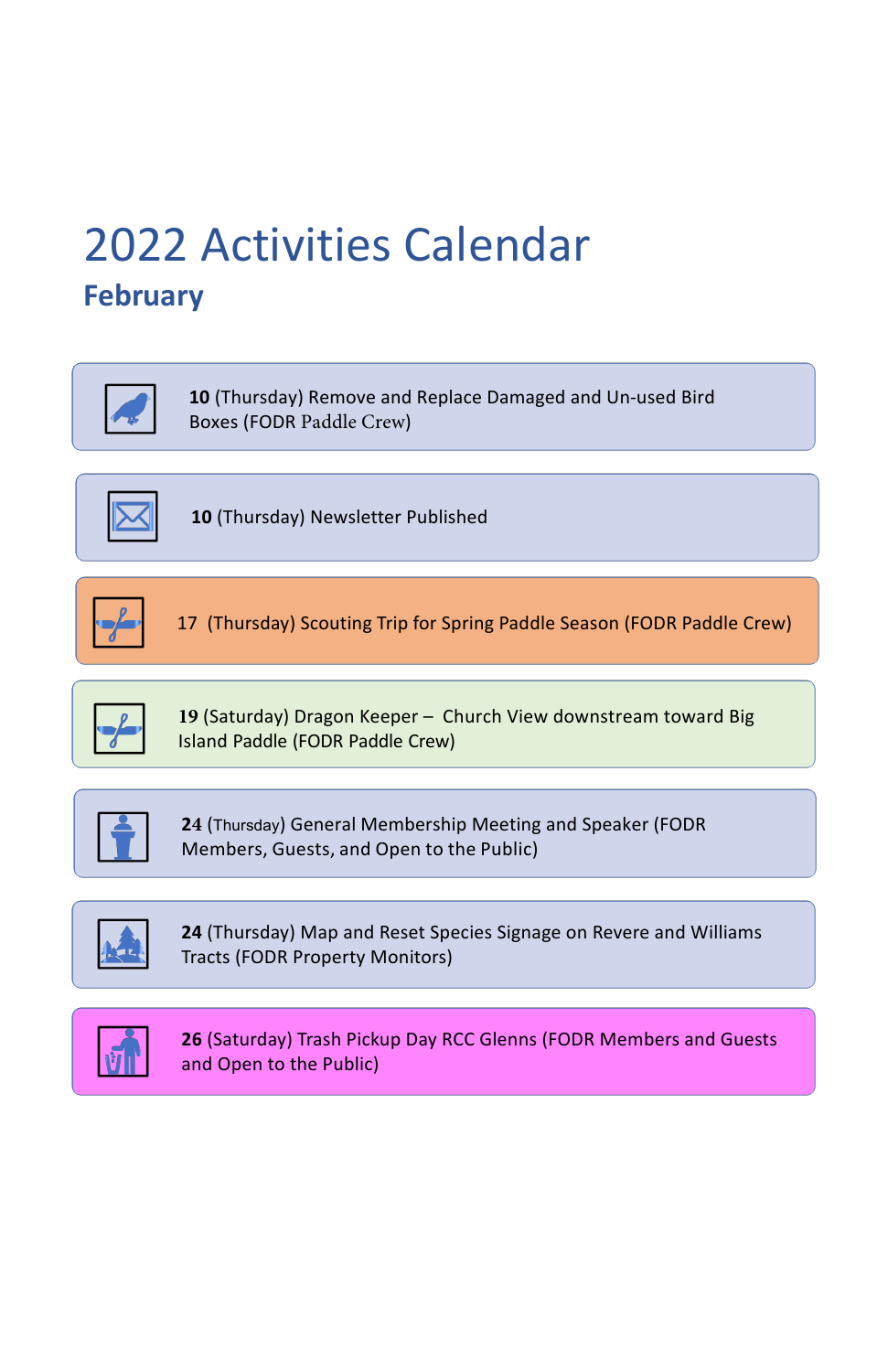**1** (Tuesday) Spring Paddle Season Reservations open at 9:00AM (Open to Members and the Public)



20 (Sunday) Newsletter Deadline



**20** (Sunday) First Day of Spring Nature Hike member and family facilitated nature walk at Revere and Williams Tracts of BI Complex (For FODR Members and Guests. Registration required.)



**24** (Thursday) Scouting Trip for Spring Paddle Seasons (FODR Paddle Crew)

### <span id="page-3-0"></span>[2022 Activities Calendar](#page-0-0) **March**

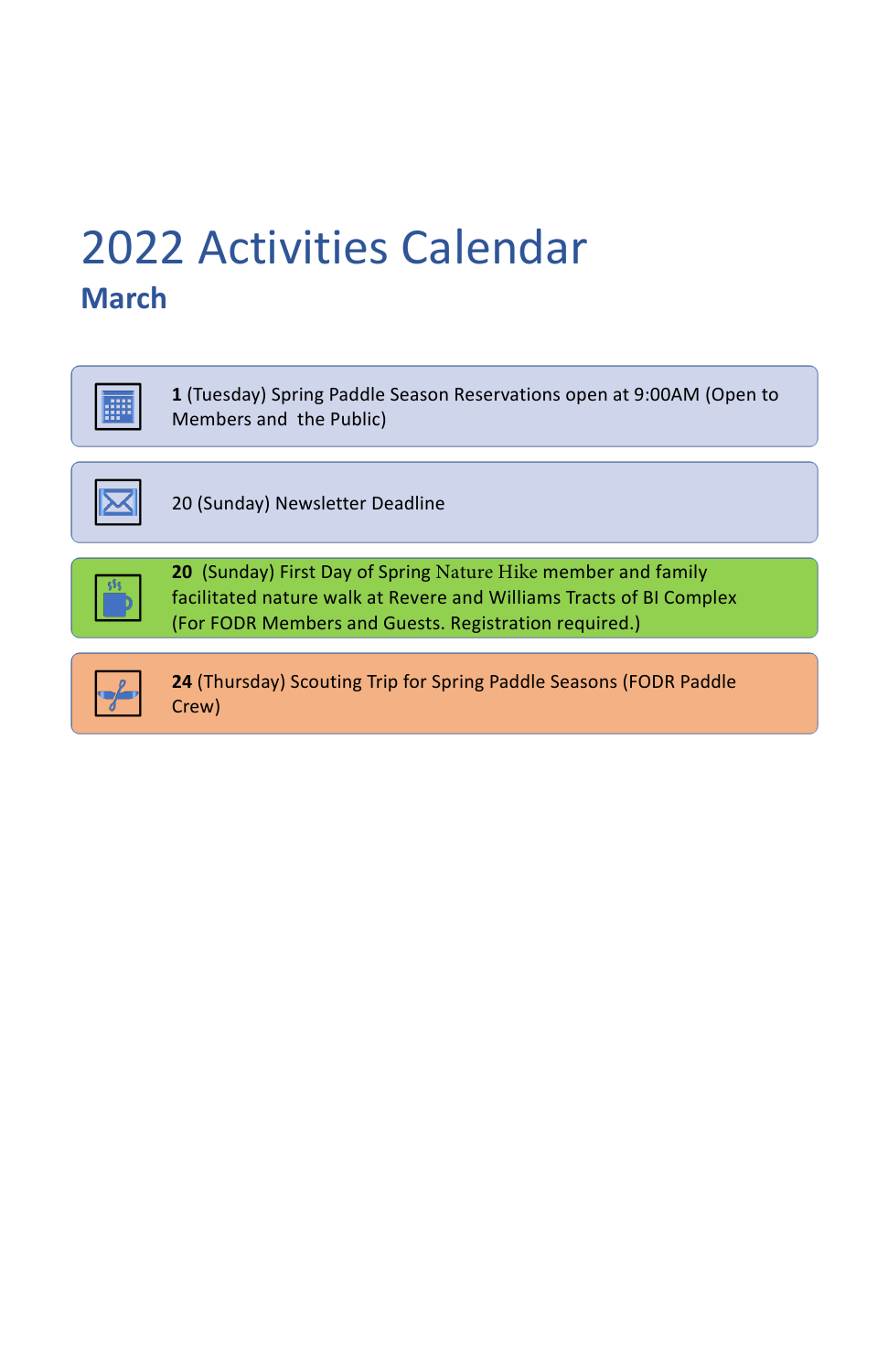**2** (Saturday) Trash Pick Up Day RCC Glenns (FODR Members and Guests and Open to the Public)





**9, 10, & 11** Paddle and Logistics Crew Training (FODR Paddle and Logistics Crews)



**15 April to 24 May** (Except Wednesdays) Spring Paddle Season

### <span id="page-4-0"></span>[2022 Activities Calendar](#page-0-0) **April**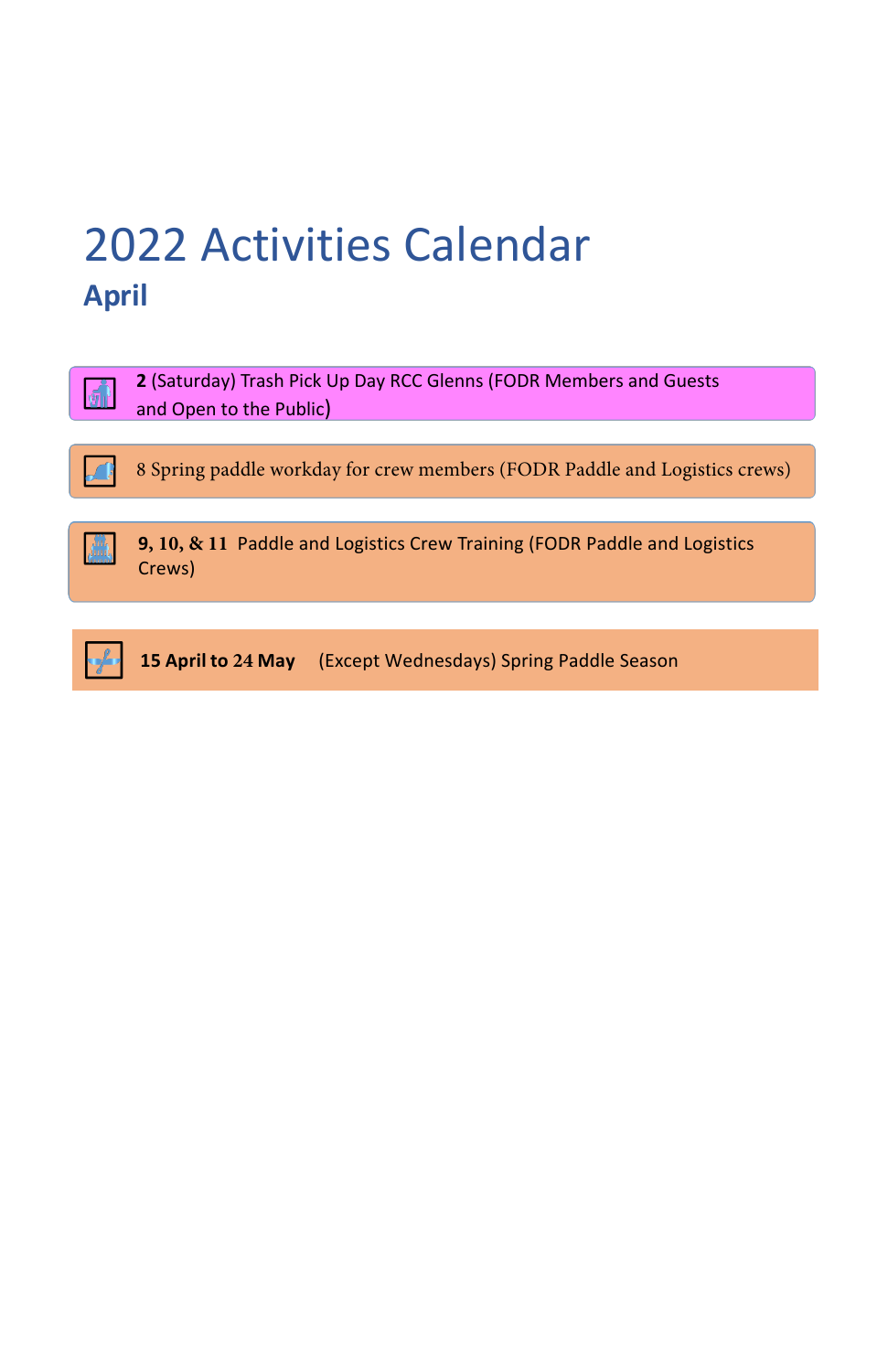| 1 to 16 (Except Wednesdays) Spring Paddle Season                      |
|-----------------------------------------------------------------------|
| 17 (Tuesday) Moonlight Paddle for 2022 Paddle Crew (FODR Paddle Crew) |
| 17 to 20 (Tuesday to Friday) Youth and School Paddles                 |
|                                                                       |
| <b>30 (Sunday) Newsletter Deadline</b>                                |



### <span id="page-5-0"></span>[2022 Activities Calendar](#page-0-0) **May**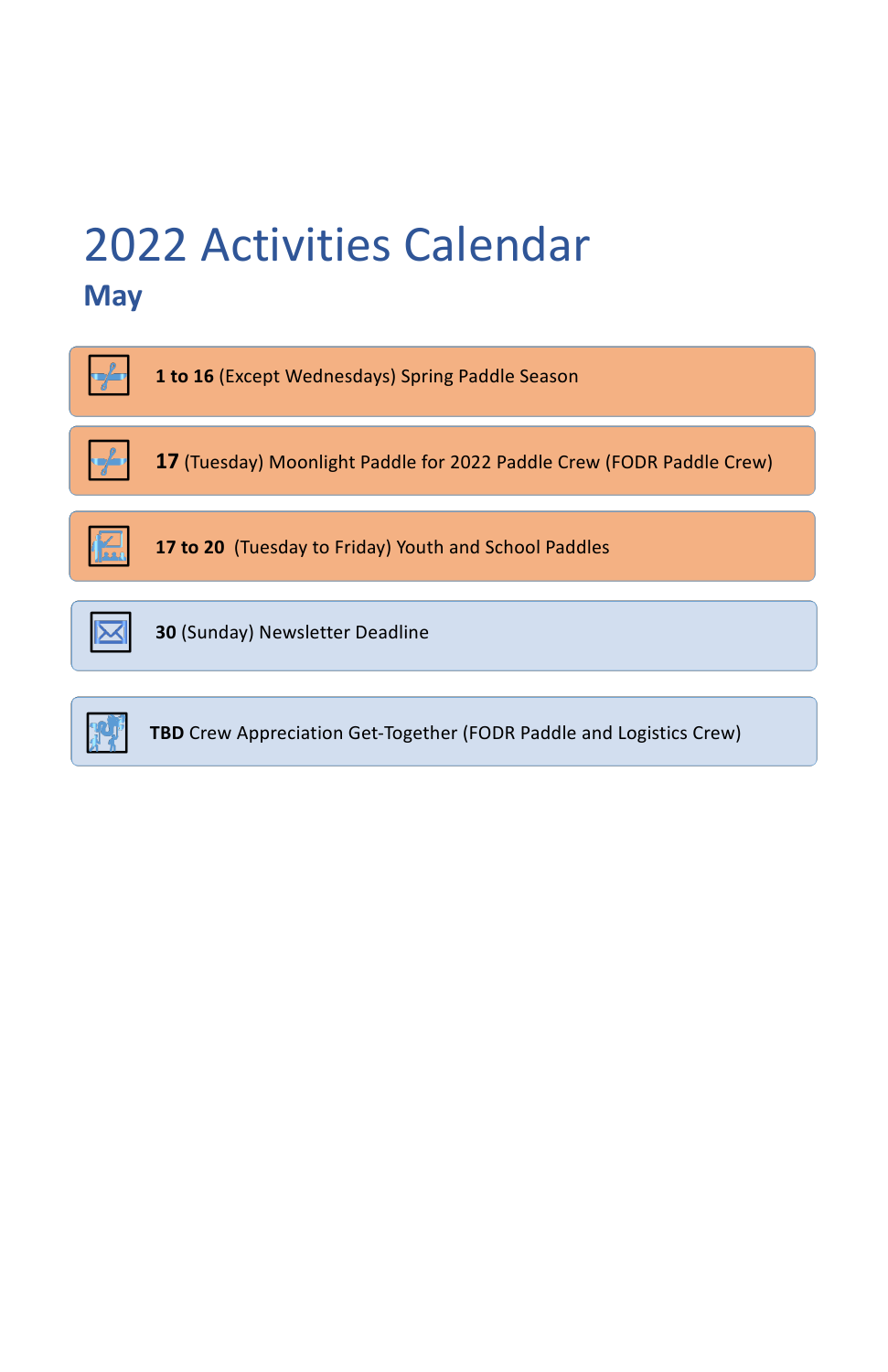**9** (Thursday) Scouting Trip for Summer Paddle Season (FODR Paddle Crew)

**11** (Saturday) Dragon Keeper – From Mascot Downstream toward MPPAA Hayworth (FODR Paddle Crew)



**15** (Wednesday) Summer Paddle Season Reservations open at 9:00AM (Open to Members and the Public)



**20** (Monday) Newsletter Published





30 (Thursday) Dragon Keeper - Land Stewardship Committee and BOD visit to Morgan Property and Paddle Upstream toward MPPAA Hayworth (FODR Member Event, Paddle Crew Training Required)

## <span id="page-6-0"></span>[2022 Activities Calendar](#page-0-0)

#### **June**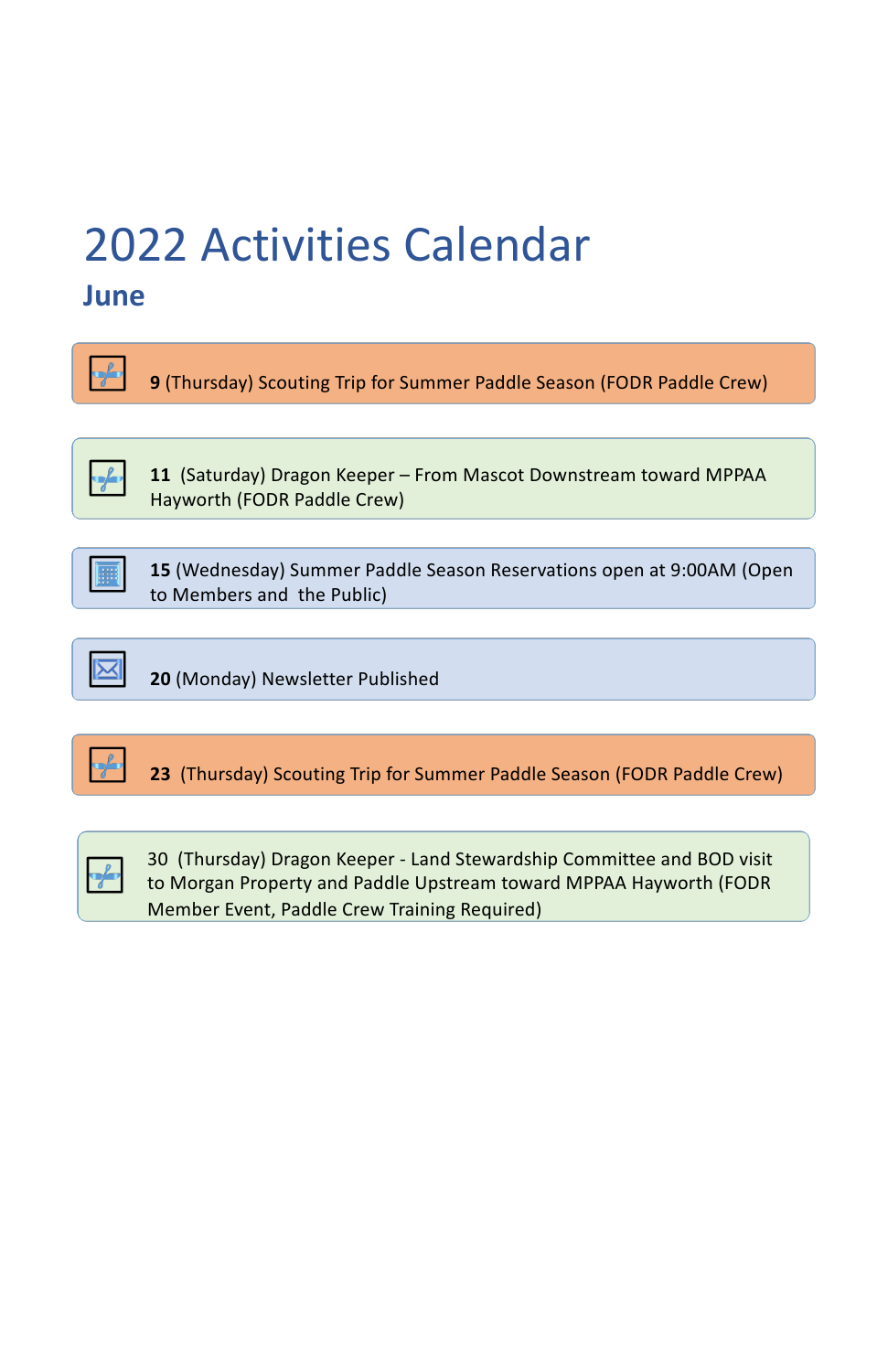**5 to 8** (Tuesday to Friday) Workdays for Summer Paddle Season (FODR Paddle Crew)



**16 &17** (Saturday & Sunday) Paddle and Logistics Crew Training (FODR Paddle and Logistics Crews)



**21 July to 2 Aug** (Except Wednesdays) Summer Paddle Season

### [2022 Activities Calendar](#page-0-0) **July**

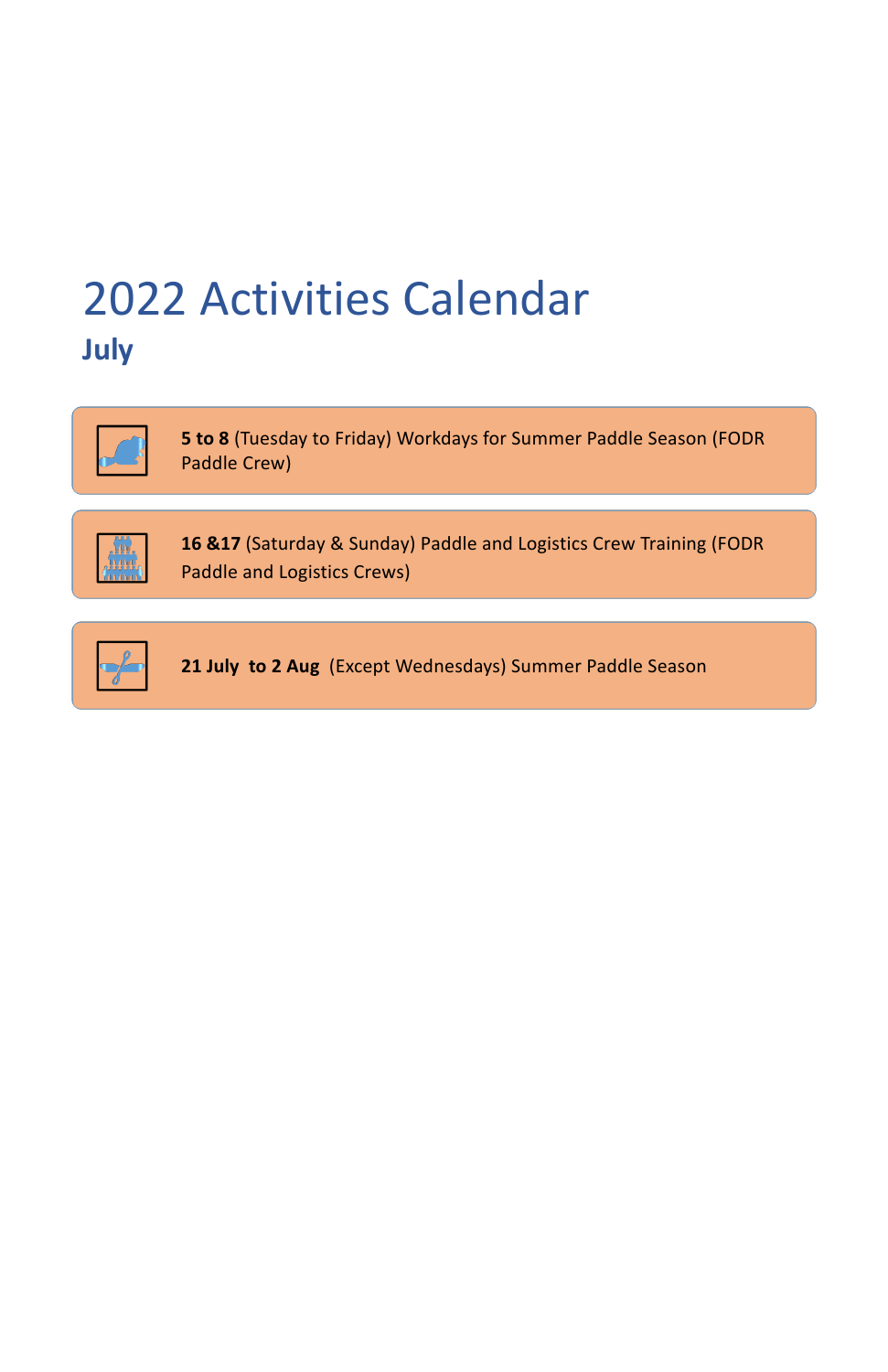

### <span id="page-8-0"></span>[2022 Activities Calendar](#page-0-0) **August**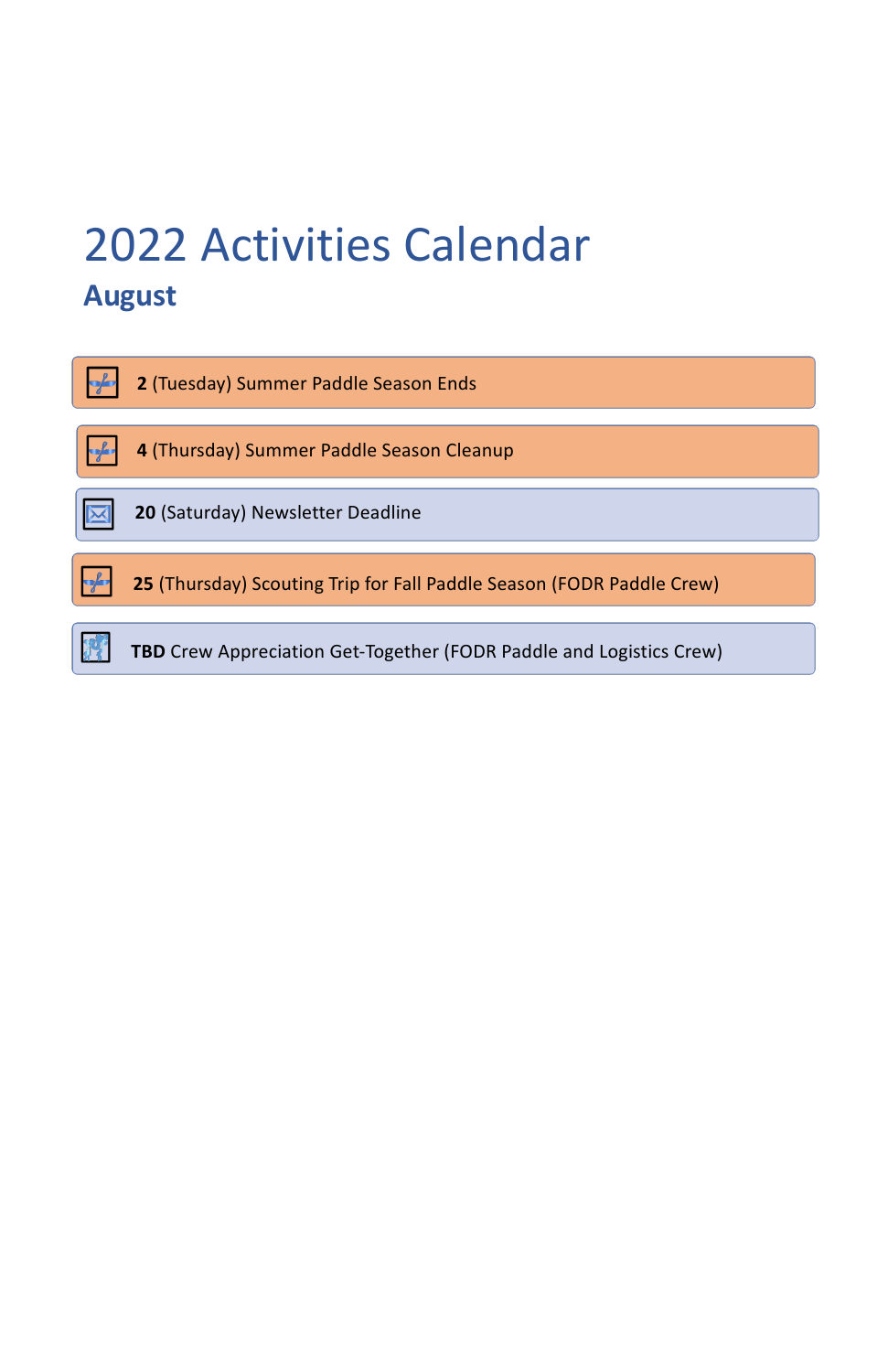**1** (Thursday) Fall Paddle Season Reservations open at 9:00AM (Open to Members and the Public)

|--|

**10** (Saturday) Dragon Keeper From Morgan Tract Down Stream toward the Piankatank (FODR Paddle Crew)



**12** (Monday) Newsletter Published



**21** (Wednesday) General Meeting and Speaker (FODR Members, Guests, and Open to the Public)

|--|--|--|--|--|

**22** (Thursday) Youth and School Age Facilitated Nature Hike at Big Island Complex



**24** (Saturday) Trash Pick Up Day RCC Glenns (FODR Members and Guests and Open to the Public)

# <span id="page-9-0"></span>[2022 Activities Calendar](#page-0-0)

### **September**

| ---<br>г.<br>n mar n<br><b>TELETIN</b><br>Τ<br>n |  |
|--------------------------------------------------|--|
|--------------------------------------------------|--|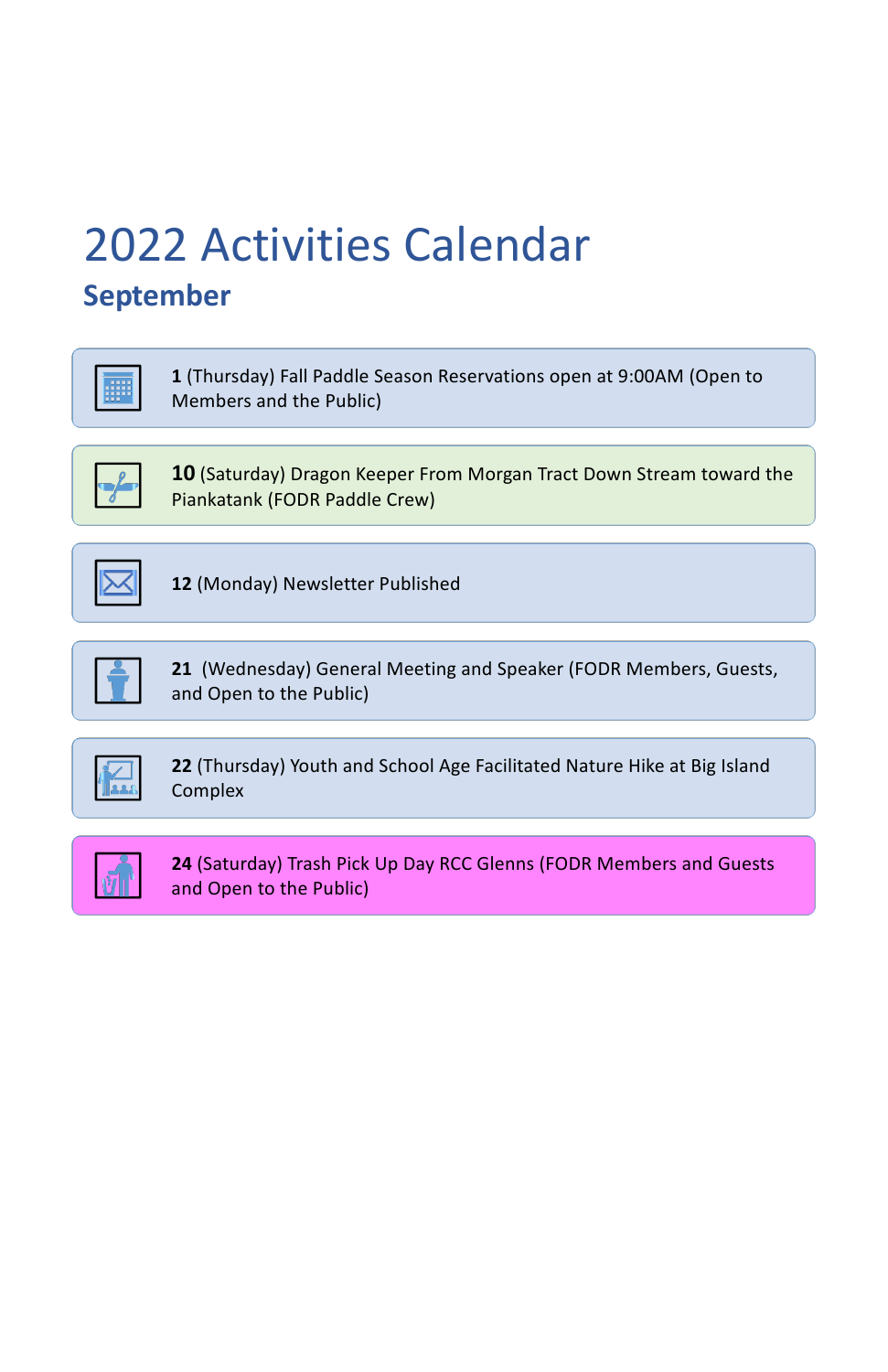**4** (Tuesday) Scouting Trip for Fall Paddle Season (FODR Paddle Crew)



**11 to 14** (Tuesday to Friday) Workdays for Fall Paddle Season (FODR Paddle Crew)



**15 & 16** (Saturday and Sunday) Paddle and Logistics Crew Training for the Fall Paddle Season (FODR Paddle and Logistics Crew)



**15** (Saturday) Newsletter Deadline



**20 October to 1 Nov -** Fall Paddle Season

### <span id="page-10-0"></span>[2022 Activities Calendar](#page-0-0) **October**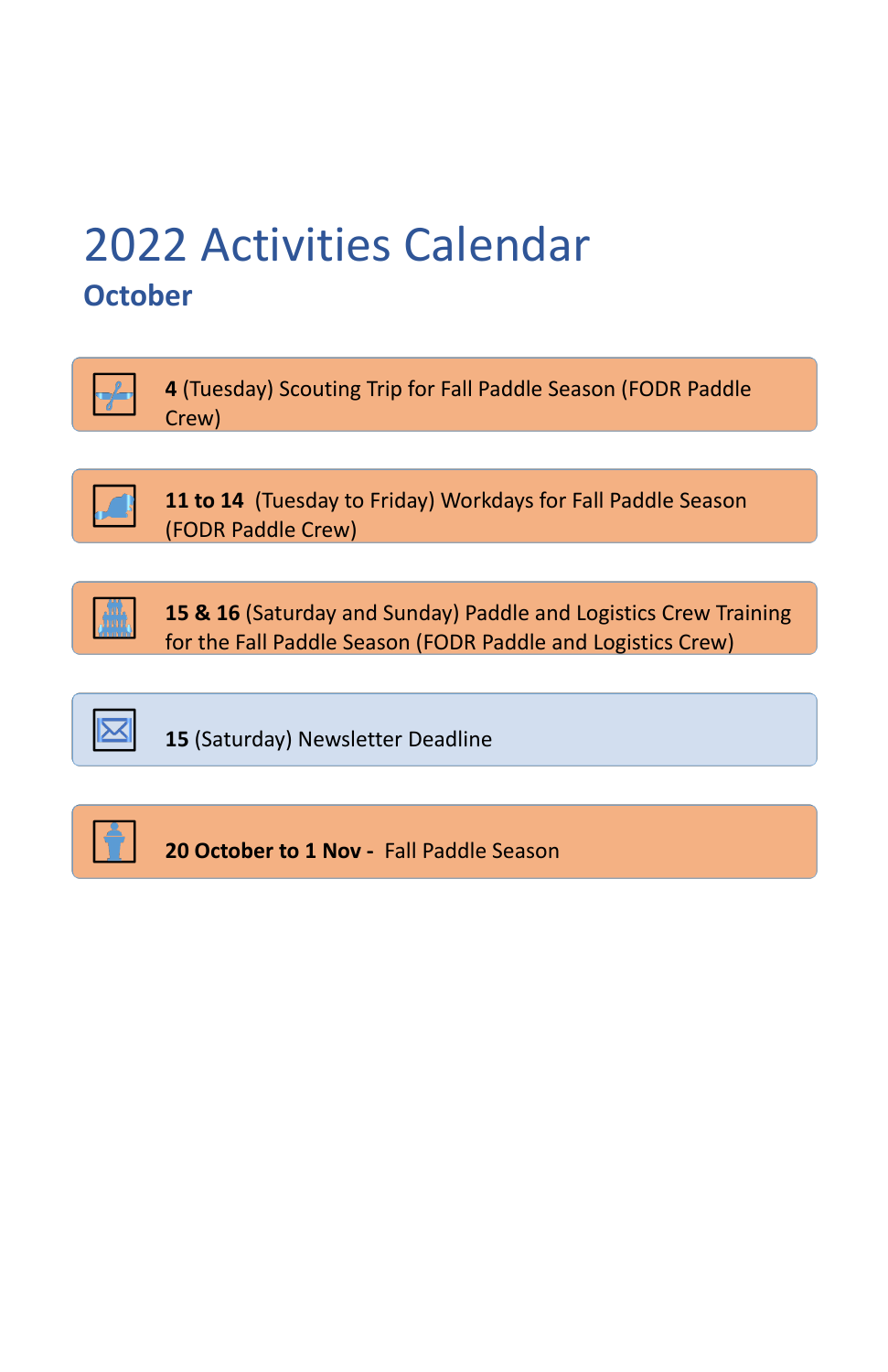**1** (Tuesday) Fall Paddle Season Ends



**1** (Tuesday) Fall Paddle Season Cleanup



**TBD** Crew Appreciation Get-Together (FODR Paddle and Logistics Crew)



**7** (Monday) Newsletter Published



**16** (Wednesday) Annual Meeting, Elections, and Speaker (FODR Members, Guests, and Open to the Public)



**19** (Saturday) Trash Pick Up Day RCC Glenns (FODR Members and Guests and Open to the Public)

## [2022 Activities Calendar](#page-0-0)

### **November**